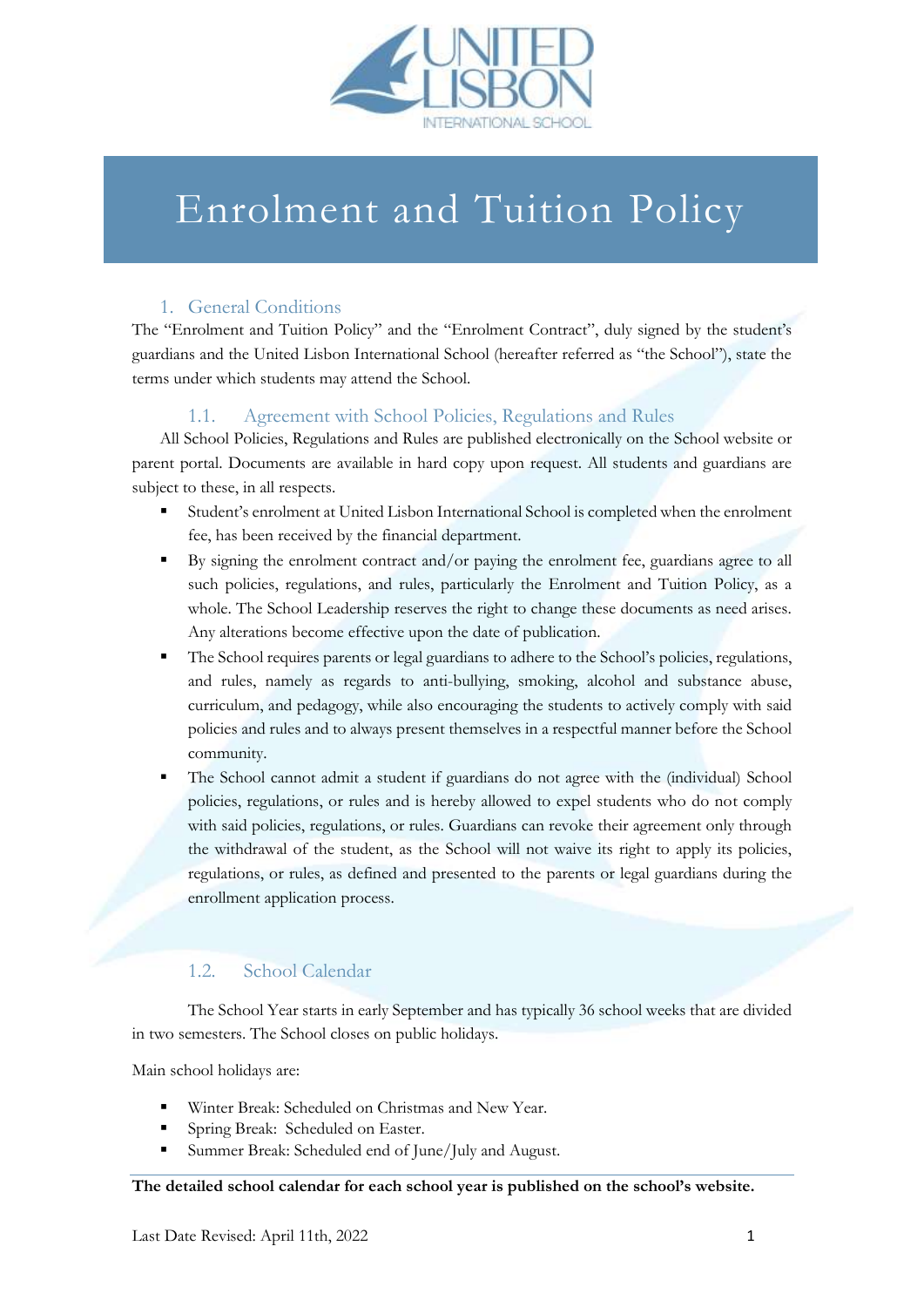# 1.3. Educational Program and Placement

The School undertakes assessments, in accordance with its admissions policy, to guarantee each student who is enrolled access to the educational opportunities provided by the School that are appropriate to his/her needs. The School will only accept those students who can benefit from the education that is provided, in accordance with a given set of criteria established by the School. To ensure the application of this principle, the following conditions apply:

- The preceding qualifications must be completed successfully in the source system. Official documents proving the preceding qualifications must always be submitted together with the application and the documents proving the conclusion of the year and/or diploma.
- The first six weeks of school are probationary and during this period the suitability of courses and classes will be assessed. The School reserves the right to cancel the Enrolment Contract if the assessment shows that it is unable to offer the education that a particular student requires. In particular cases, the School reserves the right to extend this probationary period during a period deemed appropriate to assess whether the student meets the School's standards regarding the attendance of classes and courses.
- If the assessment shows that a student needs educational assistance beyond the general program provided, the School may deem additional support to be required. Any costs incurred for such support services are charged and due to the School in addition to the regular school fees.
- The class indicated on the Enrolment Contract should be considered provisional and may be changed by the School if deemed appropriate. Meaning that the Placement is at the discretion of the School and can be adjusted depending on the Learning progress of the student.
- The School decides what elective courses are offered to the students, as well as the circumstances in which those courses are offered and take place, being entitled to cancel an elective course in case the number of attending students is lower than the minimum threshold established by the School.
- The Enrolment Contract is offered on the basis of the information available to the School at the time of acceptance of the student. Therefore, as stated on the application form, the School reserves the right to cancel the enrolment if the information provided is inadequate or incorrect and/or it judges that it is unable to offer the education that a particular student requires.
- Applicant's grade placement will be considered sequentially according to the program in which they are currently enrolled or have last completed successfully.

# 2. Expectations of Students (School Rules)

Guardians shall ensure that their children respect all school rules, particularly the obligation to attend classes on a regular basis throughout the school year and treat all other members of the United Lisbon community with respect. Students agree that information regarding schoolwork such as reports, and attendance will be communicated to the person signing the Enrolment Contract (parent or legal guardian). The School reserves the right to suspend temporarily or exclude permanently a student who does not respect the school rules or other school policies.

# 2.1. Suspension and Exclusion

The School may suspend temporarily or exclude permanently a student when it believes that this is in the student's or other students' best interests, namely, but not limited to, in case the School cannot support the student in ways compatible with his/ her particular needs.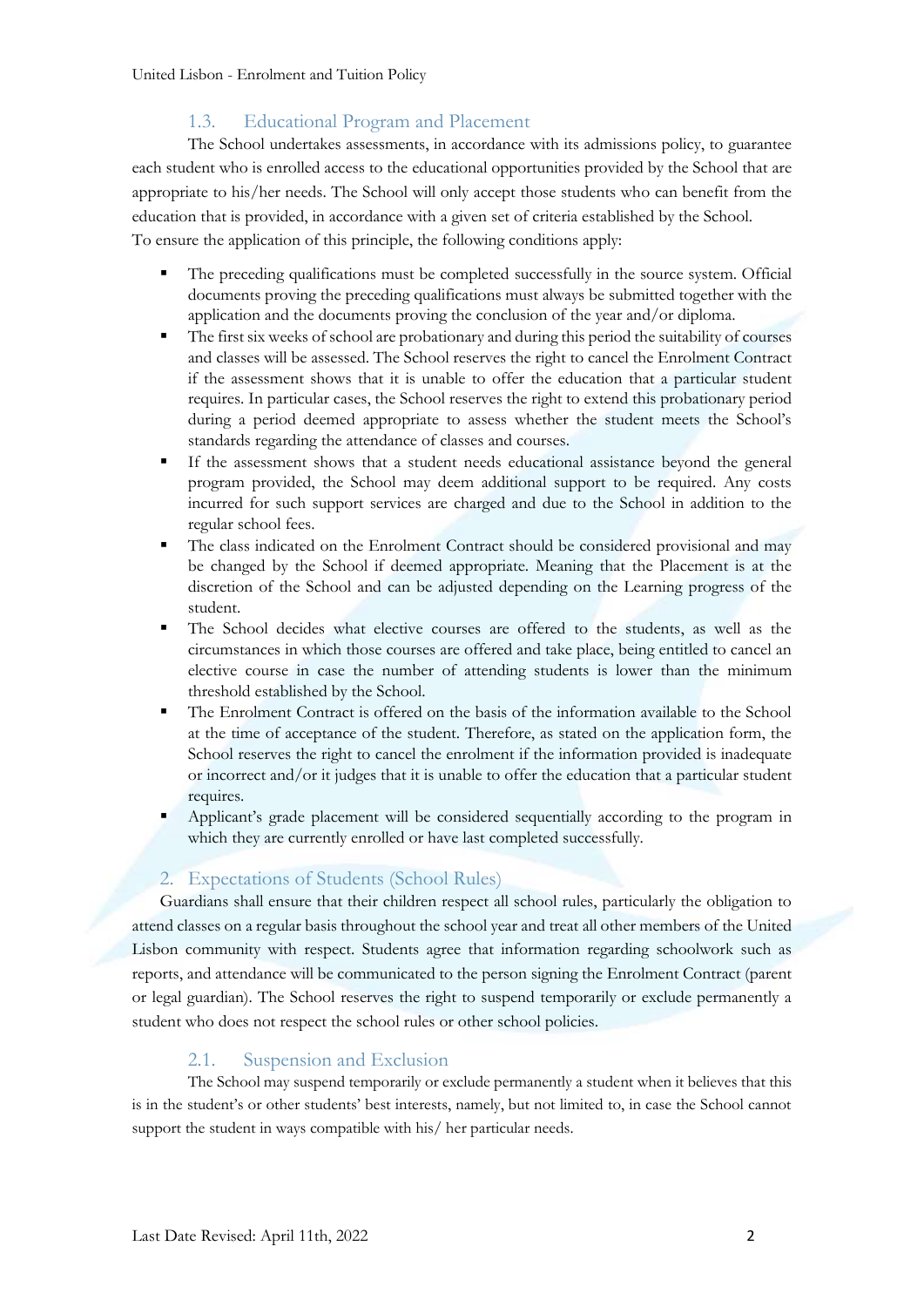#### 2.2. Expectations of Guardians

The School expects guardians to treat other members of the School community with courtesy and respect and to adhere to school community norms of interaction. The School reserves the right to cancel an Enrolment Contract if it judges that a parent has shown a persistent lack of courtesy and respect to members of the School community.

## 2.3. Health and Personal Accident

All students attending school must have health and personal accident insurance coverage. Guardians are responsible for having a doctor complete the school's "medical certificate/physical examination". If this is not completed, entry to school can be delayed until an authorized doctor has examined the student. The guardians are responsible for the cost of this examination.

The school takes personal accident insurance for injuries resulting from an accident that occurs during the school day or during school-sponsored events, on or off campus. Please note that this insurance only covers emergency treatments at the time of the injury and claims are limited per school year. For details, please inquire in our School Office.

#### 2.4. Personal Liability

The School is not liable for material damage or injury to others caused by the students, even if the event takes place on school grounds. The guardians' personal liability, covered or not by an insurance, will apply in such situations.

## 2.5. Electives and Subject Choices (IB)

Where students are required to select options from a range of subjects offered, for example for the IB Diploma, the School reserves the right not to run classes in a subject if there is insufficient demand.

# 2.6. Regulations of external programs (such as International Baccalaureate Organization)

Guardians whose children are enrolled in an externally administered program, such as the International Baccalaureate program (Diploma Program) accept, in signing the School's Contract, all regulations that apply to these programs. Costs of exams for programs are the responsibility of the guardians. Copies of regulations for such programs are issued to guardians by the School and can be consulted at the website of the school or provider of the program.

#### 2.7. Living Arrangements

Students must live with their guardians or a close relative who is officially named as a legal guardian. The School reserves the right to terminate the Enrolment Contract if this is not the case.

#### 3. Data protection

We take data protection very seriously and therefore we have dedicated a department to handle your requests in relation to your rights. In this sense, you can always send your questions through the email: [privacy@unitedlisbon.school.](mailto:privacy@unitedlisbon.school) For complete information on data protection please refer to our Guardian Media Consent Statement.

#### 4. Internal communication consent

By signing the enrolment contract, you are authorizing United Lisbon International School to share (Student's image and voice) in Internal communications sent to ULIS families through the use of institutional tenant tools, institutionally approved educational platforms such as, but not only (Microsoft Teams classroom recordings, Office 365 media sharing and Flipgrid/Seesaw video correspondence), and newsletters addressing the school's community, which are compliant with GDPR rules and regulations.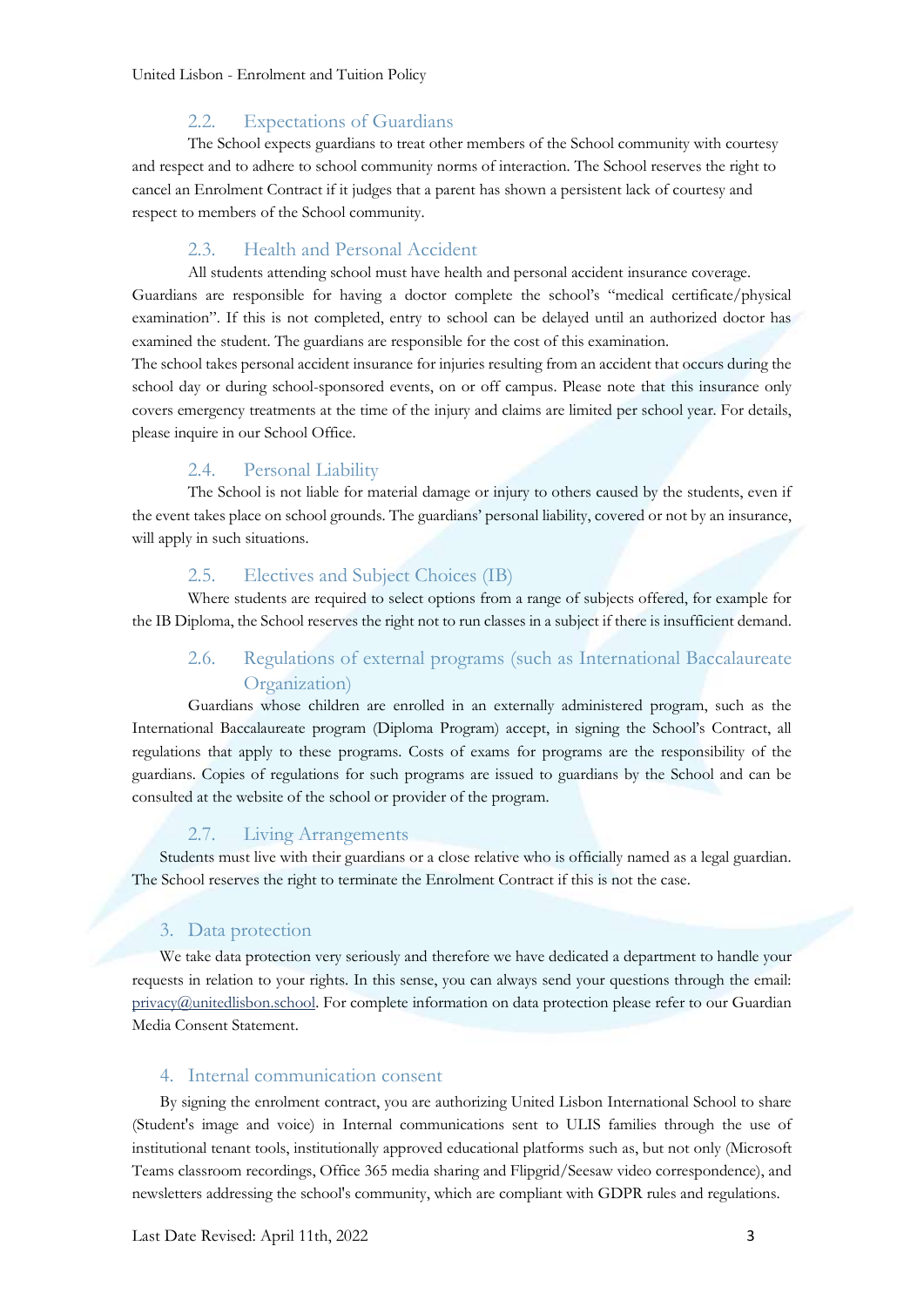# 5. Financial Conditions

**The detailed information on Enrolment and Tuition Fees Overview established for each school year is published on the school's website.**

# 5.1. Application and Enrolment Fees

| <b>New Students</b>                                    |                                                                                                                                                                                                                                                                                                                                                                                                                                                            |                  |  |
|--------------------------------------------------------|------------------------------------------------------------------------------------------------------------------------------------------------------------------------------------------------------------------------------------------------------------------------------------------------------------------------------------------------------------------------------------------------------------------------------------------------------------|------------------|--|
| application of new students.                           | Application Fee- Is payable at the time of the online application and is charged to process the                                                                                                                                                                                                                                                                                                                                                            |                  |  |
| Grades                                                 | Conditions                                                                                                                                                                                                                                                                                                                                                                                                                                                 | Amount           |  |
| Early<br>Childhood<br>$(Pre-k3)$<br>$-t$ o<br>Grade 12 | The Application Fee Is a one-time, mandatory, and non-<br>refundable fee for all students entering United Lisbon for the 1 <sup>st</sup><br>time. This fee is not refundable independent of the admissions<br>decision or withdrawal of the application.                                                                                                                                                                                                   | <b>EUR 240</b>   |  |
| student's place at United Lisbon.                      | Enrolment Fee- Must be paid within 10 working days of the enrolment offer to secure the                                                                                                                                                                                                                                                                                                                                                                    |                  |  |
| Grades                                                 | Conditions                                                                                                                                                                                                                                                                                                                                                                                                                                                 | Amount           |  |
| Early<br>Childhood-<br>Pre-K3 to<br>Kindergarten       | A mandatory, non-refundable fee, deductible on the payment<br>of the Tuition Fees. For enrolled students, the Enrolment Fee<br>is deferrable one academic year. In such a case, tuition fees will<br>be due according to the tuition fees overview applicable to the<br>academic year.<br>This fee is not refundable regardless of the reason for withdrawal.<br>For students entering during the academic year, the Enrolment<br>Fee is paid in full.     | <b>EUR 2.000</b> |  |
| Elementary to<br><b>High School</b><br>Grades $1 - 12$ | A mandatory, non-refundable fee, non-deductible on the<br>payment of the Tuition Fees.<br>For enrolled students, the Enrolment Fee is deferrable one<br>academic year. In such a case, tuition fees will be due according<br>to the tuition fees overview applicable to the academic year.<br>This fee is not refundable regardless of the reason for withdrawal.<br>For students entering during the academic year, the Enrolment<br>Fee is paid in full. |                  |  |
| <b>Re-enrolment</b>                                    |                                                                                                                                                                                                                                                                                                                                                                                                                                                            |                  |  |
| subsequent year of study.                              | Enrolment Fee - Annual payment required to confirm the student's re-enrolment for each                                                                                                                                                                                                                                                                                                                                                                     |                  |  |
| Grades                                                 | Conditions                                                                                                                                                                                                                                                                                                                                                                                                                                                 | Amount           |  |
| Early<br>Childhood-<br>Pre-K3 to<br>Kindergarten       | A mandatory, non-refundable Annual fee, deductible on the<br>payment of the Tuition Fees. For enrolled students, the<br>Enrolment Fee is deferrable one academic year. In such a case,<br>tuition fees will be due according to the tuition fees overview<br>applicable to the academic year.                                                                                                                                                              | <b>EUR 2.000</b> |  |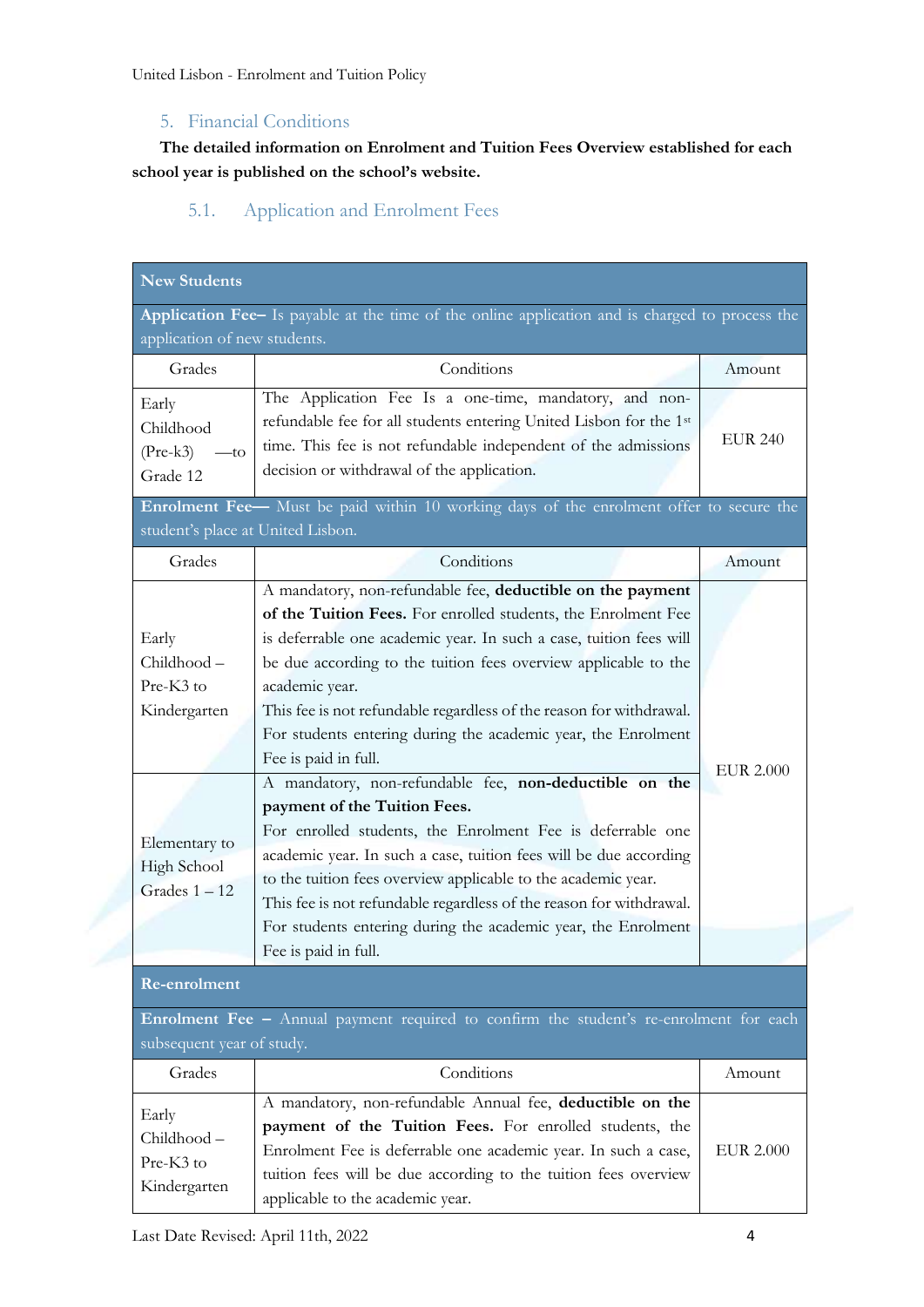|                                                 | This fee is not refundable regardless of the reason for withdrawal.<br>For students entering during the academic year, the Enrolment |
|-------------------------------------------------|--------------------------------------------------------------------------------------------------------------------------------------|
|                                                 | Fee is paid in full.                                                                                                                 |
| Elementary to<br>High School<br>Grades $1 - 12$ | A mandatory, non-refundable Annual fee, non-deductible on                                                                            |
|                                                 | the payment of the Tuition Fees. For enrolled students, the                                                                          |
|                                                 | Enrolment Fee is deferrable one academic year. In such a case,                                                                       |
|                                                 | tuition fees will be due according to the tuition fees overview                                                                      |
|                                                 | applicable to the academic year.                                                                                                     |
|                                                 | This fee is not refundable regardless of the reason for withdrawal.                                                                  |
|                                                 | For students entering during the academic year, the Enrolment                                                                        |
|                                                 | Fee is paid in full.                                                                                                                 |

# 5.2. Tuition Fees – Payment Terms

The financial commitment is for the full year. No reduction will be made by the school in case of cancelation or non-respect of the Enrolment and Tuition Policy and the Enrolment Contract by the student or by the person responsible for paying the tuition; or in case of any absences, withdrawal, or dismissal of the student except as provided the cases specifically described below (Canceled Enrolments and Withdrawals)

During the school year, tuition fees are due in four (4) equal installments. Advance payment of full-year tuition is incentivized.

Tuition Fees – Payment Terms

**Option 1** – For students re-enrolling, for new students entering in Quarter 1, or upon receipt of invoice, the tuition fees may be paid in Full and are due on June 1st of each year.

**A 2% discount can be applied on "Annual Tuition Fees"** if paid for the full year by the due date. Please refer to the Enrolment Tuition Fees Overview established for each academic Year published on our website.

**Option 2** – During the school year, tuition fees are due in four (4) equal installments. Installment payments are applicable for tuition fees only; The amount of each installment and the date when each of the installments is due are stated in the Enrolment Tuition Fees Overview established for each academic Year published on our website and on the chart below.

| Tuition fee payment (due dates) |
|---------------------------------|
| June 1st                        |
| November 1st                    |
| January 1st                     |
| March 1st                       |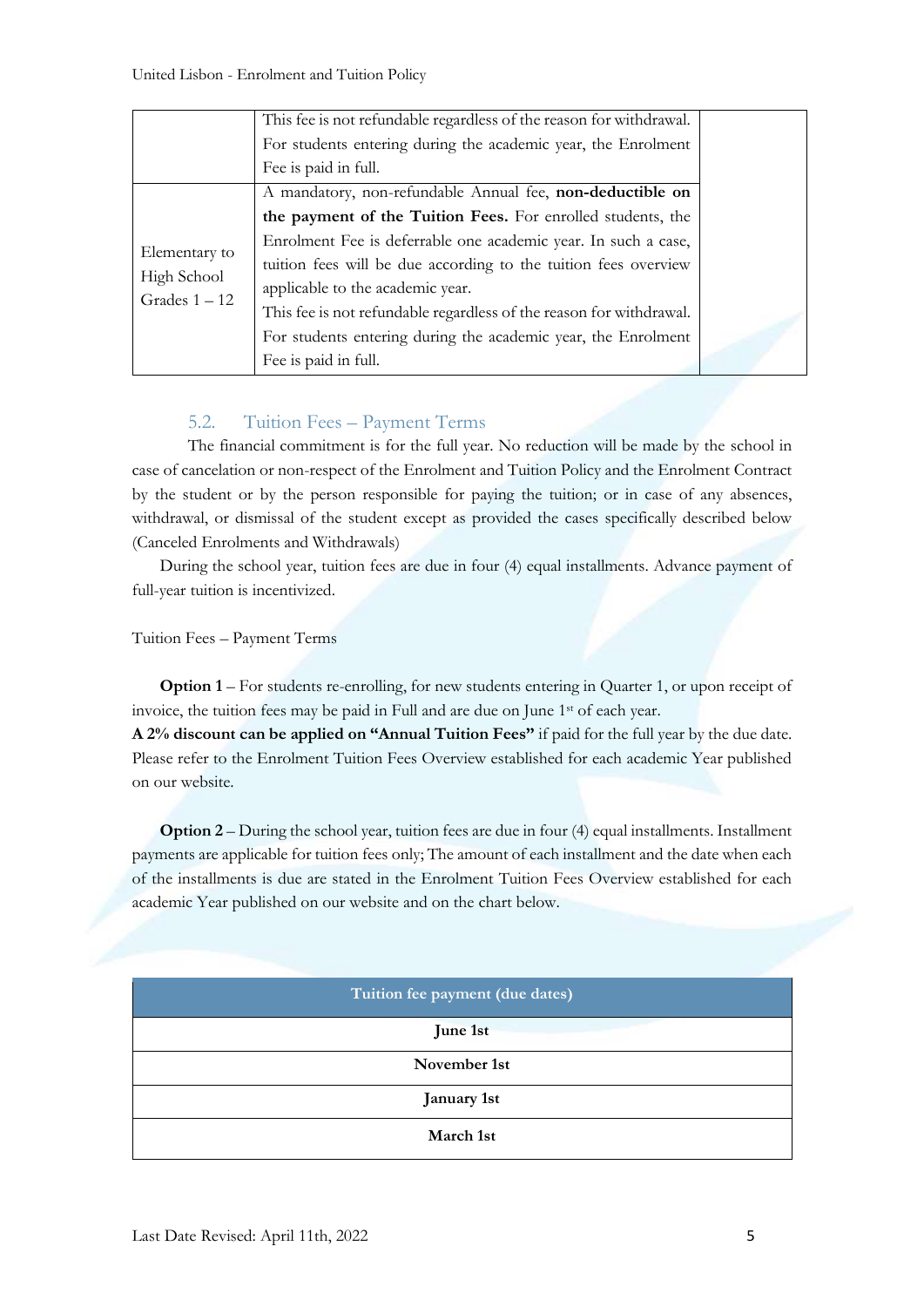# 5.3. Late admissions

For students entering during the course of the academic year, tuition fees will be payable according to the following schedule:

| Late Admissions — Adjustment of Tuition Fees for Mid-Year Enrollment<br>Annual tuition fees for mid-year enrollment are payable according to the following schedule: |                                                      |                      |                                                |                                 |  |
|----------------------------------------------------------------------------------------------------------------------------------------------------------------------|------------------------------------------------------|----------------------|------------------------------------------------|---------------------------------|--|
| Date of<br>Entry                                                                                                                                                     | From September 1st From November<br>to November 15th | 16th to January 31st | From February 1 <sup>st</sup> to<br>April 15th | From April 16th to<br>June 30th |  |
| Annual<br>Tuition Fee                                                                                                                                                | $100\%$                                              | 75%                  | 50%                                            | $25\%$                          |  |

The Application and Enrolment Fees are not adjusted, regardless of enrolment or withdrawal date. All offers of enrolment are based on an agreed enrolment start date, stated in the student's enrolment contract. The request for a change of entry date will be reviewed on an individual basis. Please note that the request for deferrals during the course of the academic year are subject to availability. Depending on the delay time of the student's arrival, the school reserves the right to request the payment of the tuition fees.

If an enrolment is confirmed during the course of the school year, please expect the students to join United Lisbon school's community within 3 working days after confirming the enrolment.

Individual payment plans may be arranged with the school's Finance Office upon request. The decision to accommodate individual payment plans is entirely at the discretion of the school.

# 5.4. Payment Details

Please ensure to include the student's name in the transaction details for all bank transfers to the school. All transactions must be received in EUR and, if applicable, transaction fees have to be borne by the sender of the transaction.

| <b>Account Name</b> | United Lisbon International School S.A. |
|---------------------|-----------------------------------------|
| Bank                | Caixa Central De Crédito Agrícola Mútuo |
| <b>IBAN</b>         | PT50 0045 9541 4031 6597 9526 5         |
| Swift Code          | CCCMPTPL.                               |

# 5.5. Students sponsored by a Third Party

Students whose school fees will be sponsored partially or in full by a parent's employer must submit our Tuition Sponsor form upon enrolment.

If changing employers or employment status, it is Parent's responsibility to inform United Lisbon and submit a new sponsorship agreement if necessary.

Parents are responsible for ensuring that financial obligations to the United Lisbon are met in full and on a timely basis, even if fees are paid directly to the school by a company, embassy, or other organization. If the sponsoring organization, for any reason, fails to pay the fees on behalf of a child, the school will look to the Parent for full settlement of any outstanding financial obligations. A third party is not permitted to enroll or re-enroll on behalf of a student.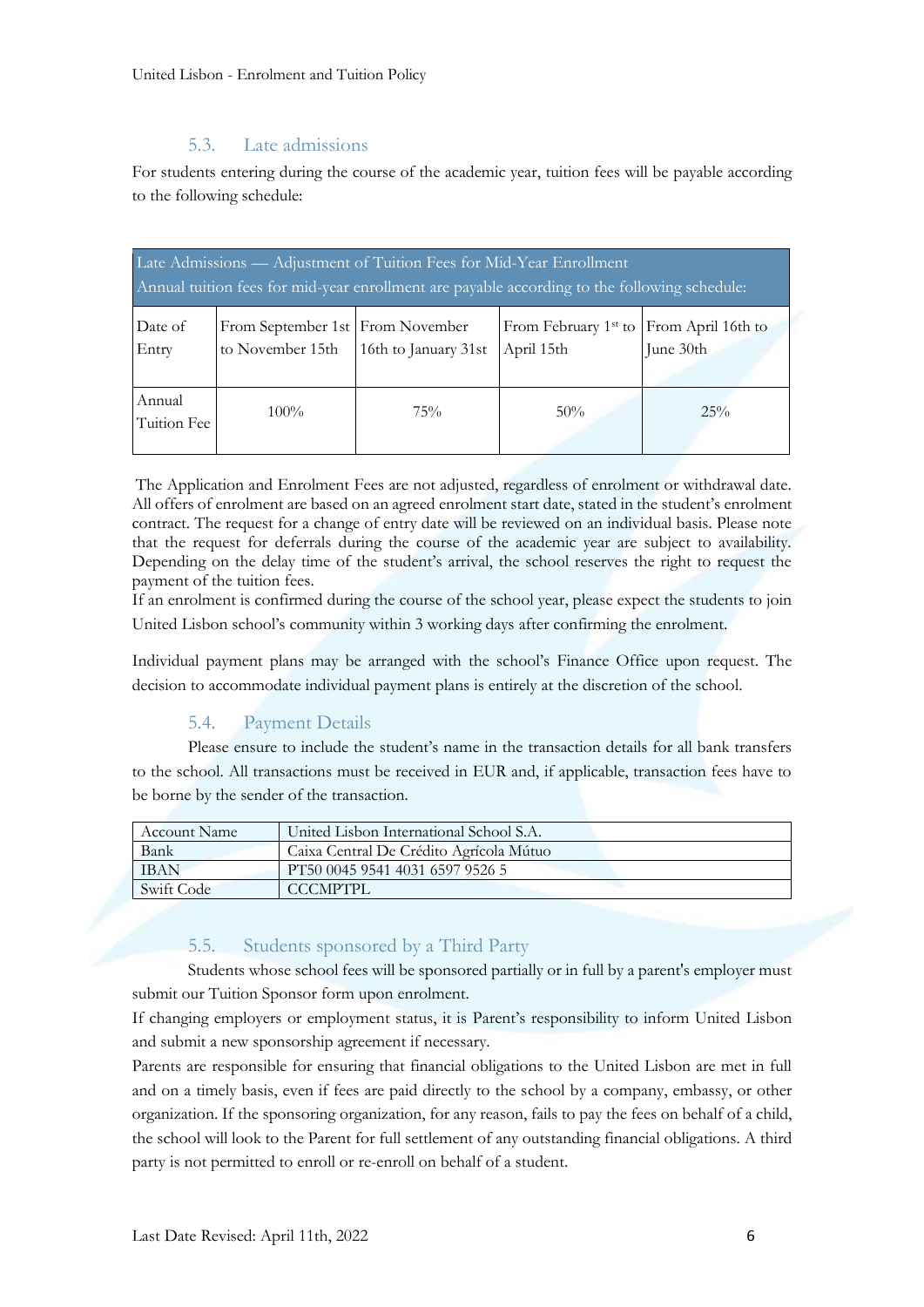# 5.6. Education Vouchers

United Lisbon allows the payment of the tuition fees with the following education vouchers:

- Cheque Dejeuner / Up Portugal
- **Ticket**
- **Edenred**
- Whitecheque

5.7. Discounts

When the student's enrolment is completed, parents must advise that the payment will be made via voucher.

| <b>Tuition - Annual Payment</b> | A 2% discount can be applied on "Annual Tuition"<br>Fees" if paid for the full year by the due date<br>established on the fee schedule for each school year.                                                                                                                                                                                                                       |  |  |  |
|---------------------------------|------------------------------------------------------------------------------------------------------------------------------------------------------------------------------------------------------------------------------------------------------------------------------------------------------------------------------------------------------------------------------------|--|--|--|
| <b>Siblings Discounts</b>       | The following discounts for siblings apply for<br>tuition fees and the Enrolment fee; all other fees<br>are not discounted. The highest discount is always<br>applied to the youngest student:<br>15% Discount Third sibling tuition: <b>Tuition</b><br>۰.<br>fees and the Enrolment fee.<br>• 25% Discount Fourth and additional siblings'<br>Tuition fees and the Enrolment fee. |  |  |  |

# 5.8. Late Payment of Fees

Failure to pay fees according to the due dates given in the Fee Schedule Overview will result in a penalty charge of 5% (up to 30 days delay from the due date), 10% (more than 30 days delay from the due date) applied to the total outstanding fees.

A student may be barred from attending school if the school account remains partially or fully unpaid following two written reminders. School records cannot be issued until the outstanding balance has been settled in full. United Lisbon reserves the right to ask for pre-payment of invoices when necessary.

No refund of fees will be issued in the event United Lisbon, or any part of it, is forced to close due to circumstances beyond the school's control.

6. Further Conditions

## 6.1. Re-enrolment conditions

To Re-enroll a student for the upcoming school year, all the following conditions must be met:

- The parents must have complied with all the terms and conditions of the Enrollment Contract.
- The family must have no outstanding debts to the school or an approved revised payment schedule.
- The Re-enrolment agreement indicating intent to re-enroll must have been submitted by the deadline.
- Payment of the Enrolment fee by the date established annually on the fee schedule. Please refer to the due date stated in the Enrolment Tuition Fees Overview established for each academic Year published on our website.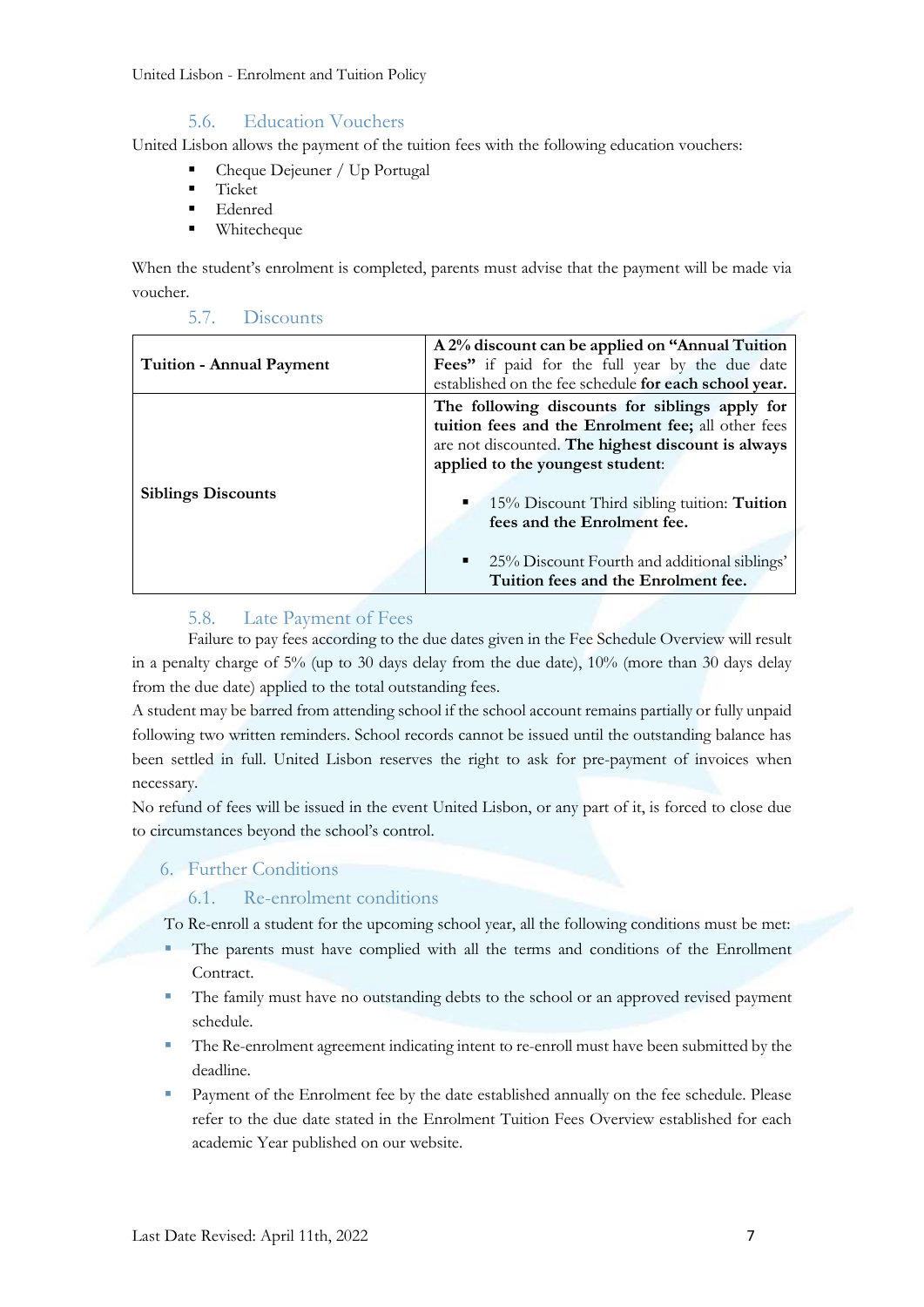# 6.2. Canceled Enrolments, Withdrawals and Refunds

If a student confirms the intention to leave United Lisbon a written notification must be received by the admissions office at least one month in advance of the tuition fee due date that the student intends to leave School (Please refer to Tuition Fees Overview for each school year). Parents are required to notify the admissions office in writing of their intention to withdraw a student, citing the final day, the reason for withdrawal, and destination. Upon receiving the formal withdrawal form, the School will open the space for new admissions. In case of failure to formally notify the admissions office about the withdrawal, the School fees for the coming instalment are due in full. Students leaving United Lisbon are required to clear all financial obligations before final School records are released to the next School. Refund of prepaid annual fees will lose any discounts provided for early payment. If a refund is determined, the Financial Department will calculate the corresponding refund. The Application and Enrolment/Re-enrolment Fees are not refunded regardless of enrolment or withdrawal date.

| Tuition fee payment (due dates) | <b>Withdrawal Notice deadline</b> |
|---------------------------------|-----------------------------------|
| June1st                         | $\text{May1st}$                   |
| November 1st                    | October 1st                       |
| January 1st                     | December 1st                      |
| March 1st                       | April 1st                         |

Withdrawal notice deadline chart below according to the Tuition fee due date payment.

Termination of the enrolment contract by the School is possible at the same schedule as for the guardians. For substantial reasons, the School reserves the right to terminate the enrolment contract with immediate effect, especially:

- if the guardians fail to deliver documents proving the preceding qualifications.
- if guardians withheld relevant information  $-$  e.g., medical or academic  $-$  during the admissions process or at a later stage during the enrolment;
- if guardians have not submitted final academic and behavioral reports prior to the first day of School for a new student;
- **If the student does not satisfy the academic standards of a School program;**
- if a student consistently and willfully violates the School rules;
- if the relationship between guardians, student and School does not allow for the continued successful support of the student at the school.

If the School decides to suspend a student temporarily or exclude a student permanently, there is no reduction in fees.

## 6.3. Amendments

The school reserves the right to amend the Enrolment and Tuition Policy as deemed necessary. The School Leadership reserves the right to change these documents as the need arises. Any alterations become effective upon the date of publication.

# 6.4. Disputes

Any dispute arising from the Financial Regulations is subject to the laws of Portugal, the place of jurisdiction being Lisbon, Portugal.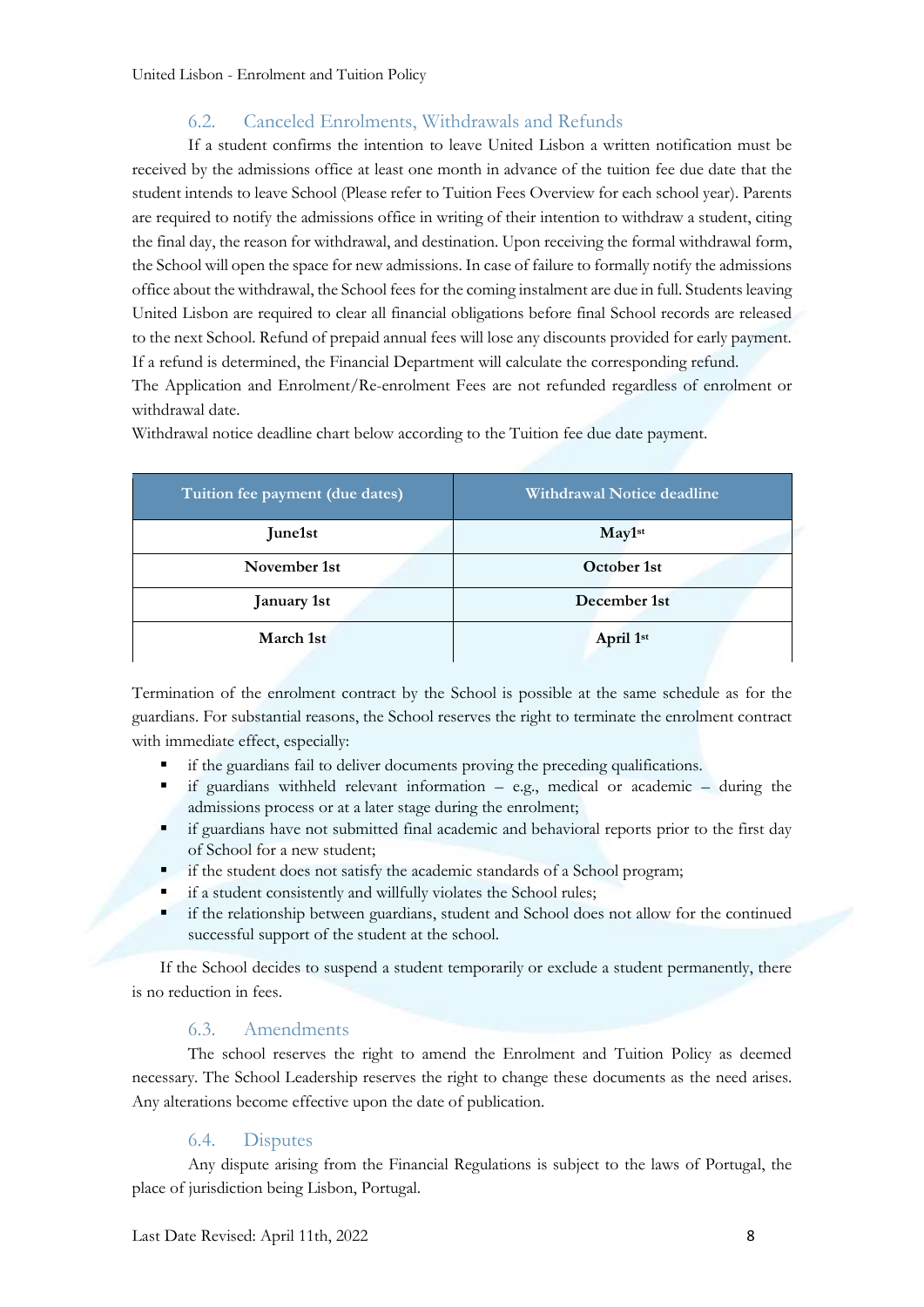## 7. Additional fees – General Information

The School fees are established annually for the following academic year. The School reserves the right to further adjust the School fees. Please refer to the Enrolment Tuition Fees Overview established for each academic Year published on our website.

# 7.1. IEL program - Intensive English Learning Program and Additional resources

For students admitted under the Intensive English Learning Program, the IEL fees are mandatory and are in addition to the Tuition fees. The student's English language progress and IEL placement will be reviewed each academic semester, with the goal that the student can drop the intensive program as soon as the language level allows. This fee will be invoiced on a semester basis. Please refer to the Enrolment and Tuition Fees Overview established for each academic Year published on our website.

SEN (Special Education Needs) - the School may deem additional support to be required. Any costs incurred for such support services are charged and due to the School in addition to the regular School fees.

#### 7.2. Meal Plan

## Early Childhood

Early Childhood meals are delivered directly to the Early Childhood Creative Hub so that children can eat in a familiar environment with appropriate supervision. The healthy morning & afternoon snacks are included in the fee. **Meal plan is mandatory for all students**. If for medical reasons the child needs a special diet brought from home, a medical justification is required.

#### Grades 1 - 5

Meals are prepared in our kitchen and served in the School canteen, the teachers accompany the students during lunch to encouraging them to try new flavors and acquire heathy food habits. United Lisbon is providing a healthy morning & afternoon snack included in the fee. **The meal plan is mandatory for all students**. If for medical reasons the child needs a special diet brought from home, a medical justification is required.

## Grades 6 - 11

Meals are prepared in our kitchen and served in the School canteen, Lunch is an important social moment for students and an opportunity to encourage healthy food habits. United Lisbon is providing a healthy morning & afternoon snack included in the fee.

**Students from Grade 6 up can bring food from home.** However, there will be no microwave nor refrigerators available for home lunches, students must bring cold meals or pre-heated food.

The Meal Plan requires a minimum commitment of one full semester. Payment options: Annual, semester, or monthly**. The annual cost of the meal plan is divided in 10 installments. The total cost of the meal plan covers the payment for the Academic period, considering school breaks and holidays. If the child is absent the unused meals will not be refunded.**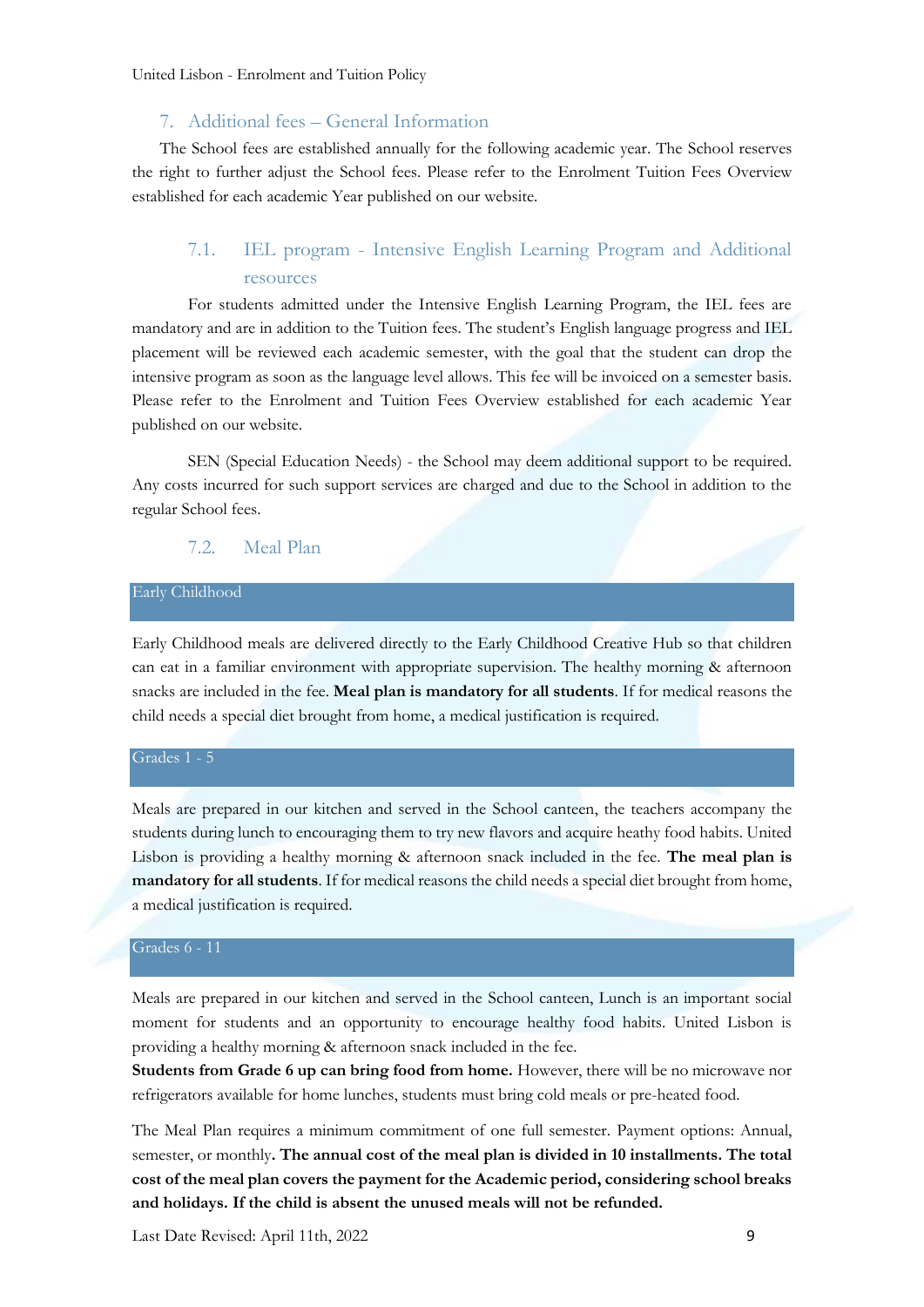## 7.3. Transportation

The School Bus transportation is an exclusive door-to-door pick-up & drop-off service and charged according to the student's home distance from the School.

**Sibling's discount**: 10% discount for second and additional siblings. The discount is applied to the additional children's price, i.e., the first sibling does not have any discount on the monthly transport fee.

Enrollment in the transportation service requires a minimum commitment of one full semester. Payment options: Annual, semester, or monthly. **The annual cost of the transportation is divided in 10 installments. The total cost of the transportation covers the payment for the Academic period, considering School breaks and holidays. Please note: If your child is absent the unused trips will not be refunded.**

School Bus transportation is an exclusive door-to-door pick-up & drop-off service.

#### Service Quality:

Our transportation service is offered through a private transport company, O Voltinhas, a wellestablished company founded in 2004, offering high-quality standards for the children transportation services. All buses are certified by the IMT (Institute for Mobility and Transport) and are fully insured in accordance with national standards. Every driver is properly licensed to operate each bus accordingly. All buses pass vehicle inspection and are well maintained.

The following zones were configured according to the addresses of families who had already shown interest in School transport. Service to/from areas not on current zones will have to be confirmed and are subject to availability.

Bus service schedule:

Routes were designed to minimize the time spent on the bus; hence, morning pick-up times will vary according to zones, travel time, distance, and the number of students traveling within the route.

Afternoon collection times from School:

1st Departure from United Lisbon: 15:40h

2nd Departure from United Lisbon: 17:40h

We are unable to allow students to amend their times of departure. If there is a strong motive to request a change to the scheduled time, the notification must be made 48 hours in advance to the email school.office@unitedlisbon.school

COVID-19 – United Lisbon International School is working diligently and along with our partner, O Voltinhas, to ensure a safe transportation of students according to the Portuguese authorities' guidelines. The main measures are mandatory use of mask (includes driver); automatic alcohol-gel dispenser for hand cleaning; temperature measurement at the entrance of the vehicle; hygiene of the footwear; Sanitization of the seats and other contact surfaces are also programmed throughout each day of service.

## **Terms and Conditions:**

Last Date Revised: April 11th, 2022 10